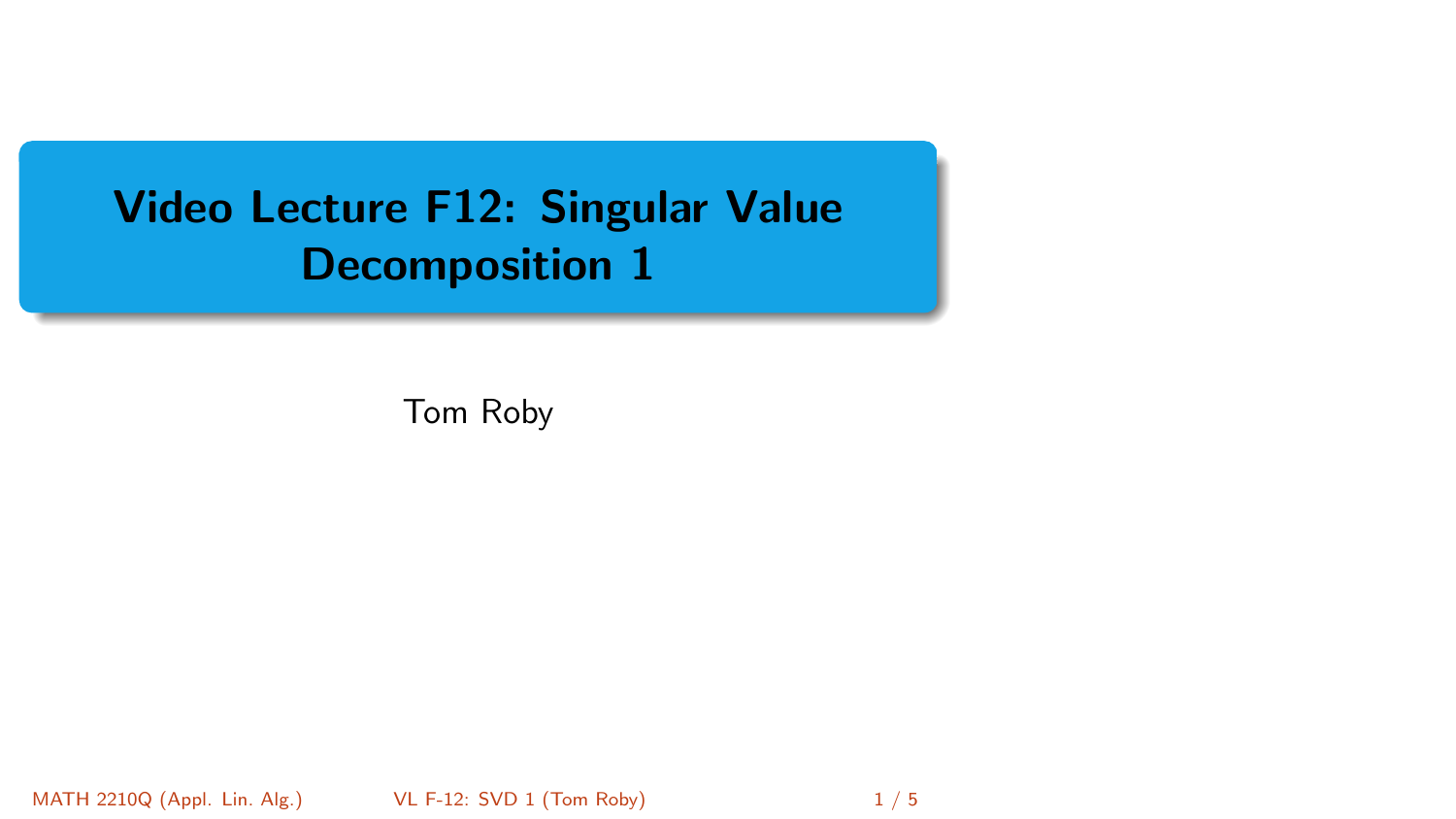- MAIN GOAL: Demonstrate the existence of a *singular* value decomposition (SVD) for any  $A \in \mathbb{R}^{m \times n}$ , and analyze how it relates to earlier work.
- We can only diagonalize *some A*  $\in \mathbb{R}^{n \times n}$  to get  $A = PDP^{-1}$ , and only orthogonally diagonalize symmetric  $A \in \mathbb{R}^{n \times n}$ . By contrast, the SVD factors any rectangular  $m \times n$  matrix as  $A = U \Sigma V$ , with U, V orthogonal (when A is real), and  $\Sigma$  (block) diagonal.
- The positive (diagonal) entries of  $\Sigma$  in the SVD,  $\sigma_1, \ldots, \sigma_r$  are the *singular values*; they are the square roots of the eigenvalues of  $A<sup>T</sup>A$ , not of A itself.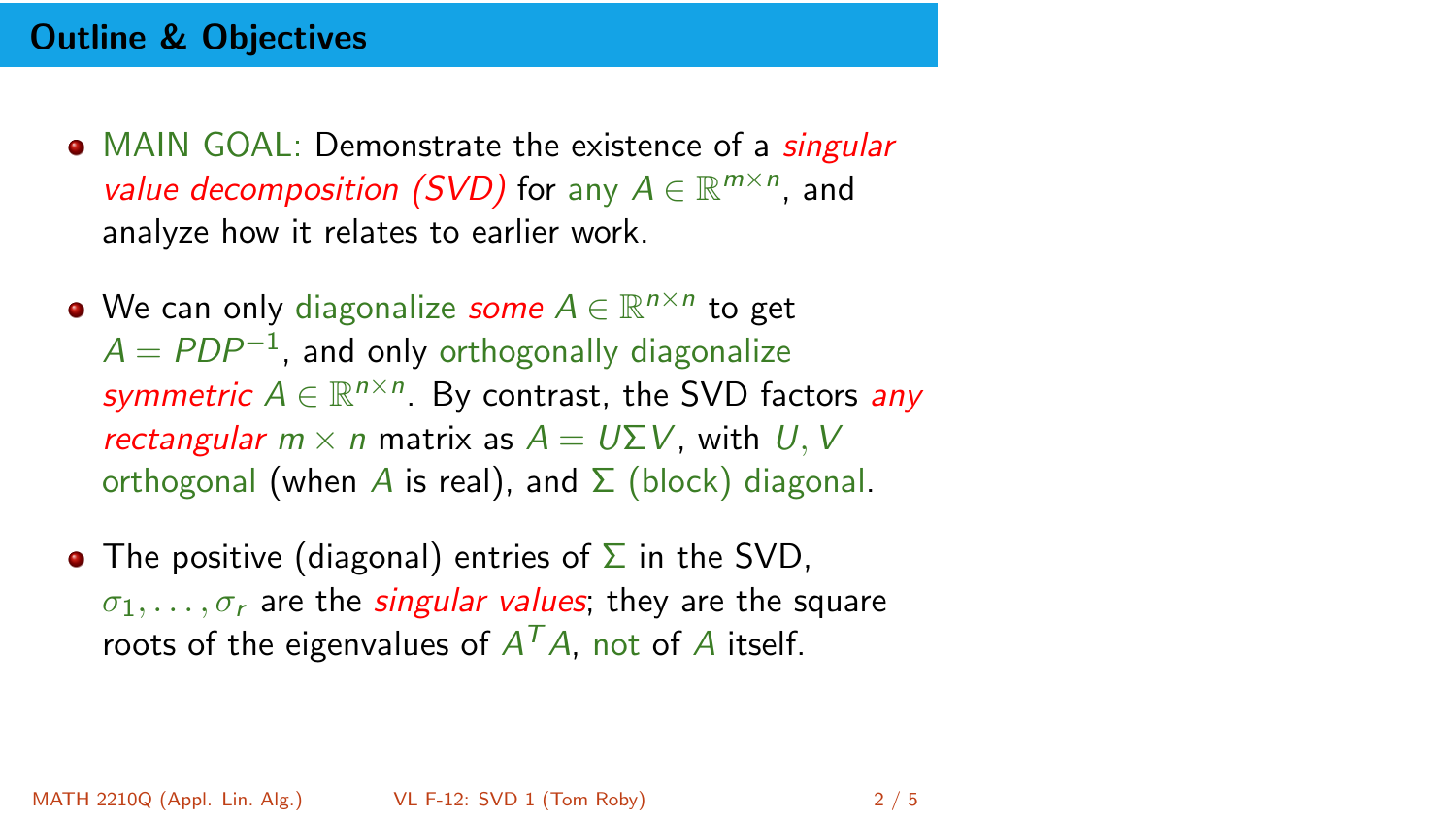### Max stretch and singular values

$$
A \in \mathbb{R}^{n \times n} \& A\vec{x} = \lambda \vec{x} \Rightarrow \|A\vec{x}\| = \|\lambda \vec{x}\| = |\lambda| \cdot \|\vec{x}\| = |\lambda| \text{ if } \|\vec{x}\| = 1.
$$
\nHow to maximize stretch for rectangular A?  $A = \begin{bmatrix} 3 & 2 & 2 \\ 2 & 3 & -2 \end{bmatrix}.$ 

\n
$$
\|A\vec{x}\|^2 = (A\vec{x})^T (A\vec{x}) = \vec{x}^T A^T A \vec{x}.
$$
\nMaximize subject to  $\|\vec{x}\| = 1!$ 

\n
$$
A^T A = \begin{bmatrix} 13 & 12 & 2 \\ 12 & 13 & -2 \\ 2 & -2 & 8 \end{bmatrix} \text{ has } \lambda_1 = 25, \lambda_2 = 9, \lambda_3 = 0, \text{ corr to}
$$
\n
$$
\vec{v}_1 = \begin{bmatrix} 1/\sqrt{2} \\ 1/\sqrt{2} \\ 0 \end{bmatrix}, \vec{v}_2 = \begin{bmatrix} 1/\sqrt{18} \\ -1/\sqrt{18} \\ 4/\sqrt{18} \end{bmatrix}, \vec{v}_3 = \begin{bmatrix} 2/3 \\ -2/3 \\ -1/3 \end{bmatrix}.
$$
\n
$$
A\vec{v}_1 = \frac{1}{\sqrt{2}} \begin{bmatrix} 5 \\ 5 \end{bmatrix} = 5 \begin{bmatrix} 1/\sqrt{2} \\ 1/\sqrt{2} \end{bmatrix}, \& A\vec{v}_2 = \frac{1}{\sqrt{18}} \begin{bmatrix} 9 \\ -9 \end{bmatrix} = 3 \begin{bmatrix} 1/\sqrt{2} \\ -1/\sqrt{2} \end{bmatrix}.
$$
\n**Definition**

\nThe singular values  $\sigma_1 \geq \sigma_2 \geq \cdots \geq \sigma_n \geq 0$  of  $A \in \mathbb{R}^{m \times n}$  are given by  $\sigma_i := \sqrt{\lambda_i}$ , where  $\lambda_i \in \text{Spec } A^T A$ .

MATH 2210Q (Appl. Lin. Alg.) [VL F-12: SVD 1](#page-0-0) (Tom Roby) 3 / 5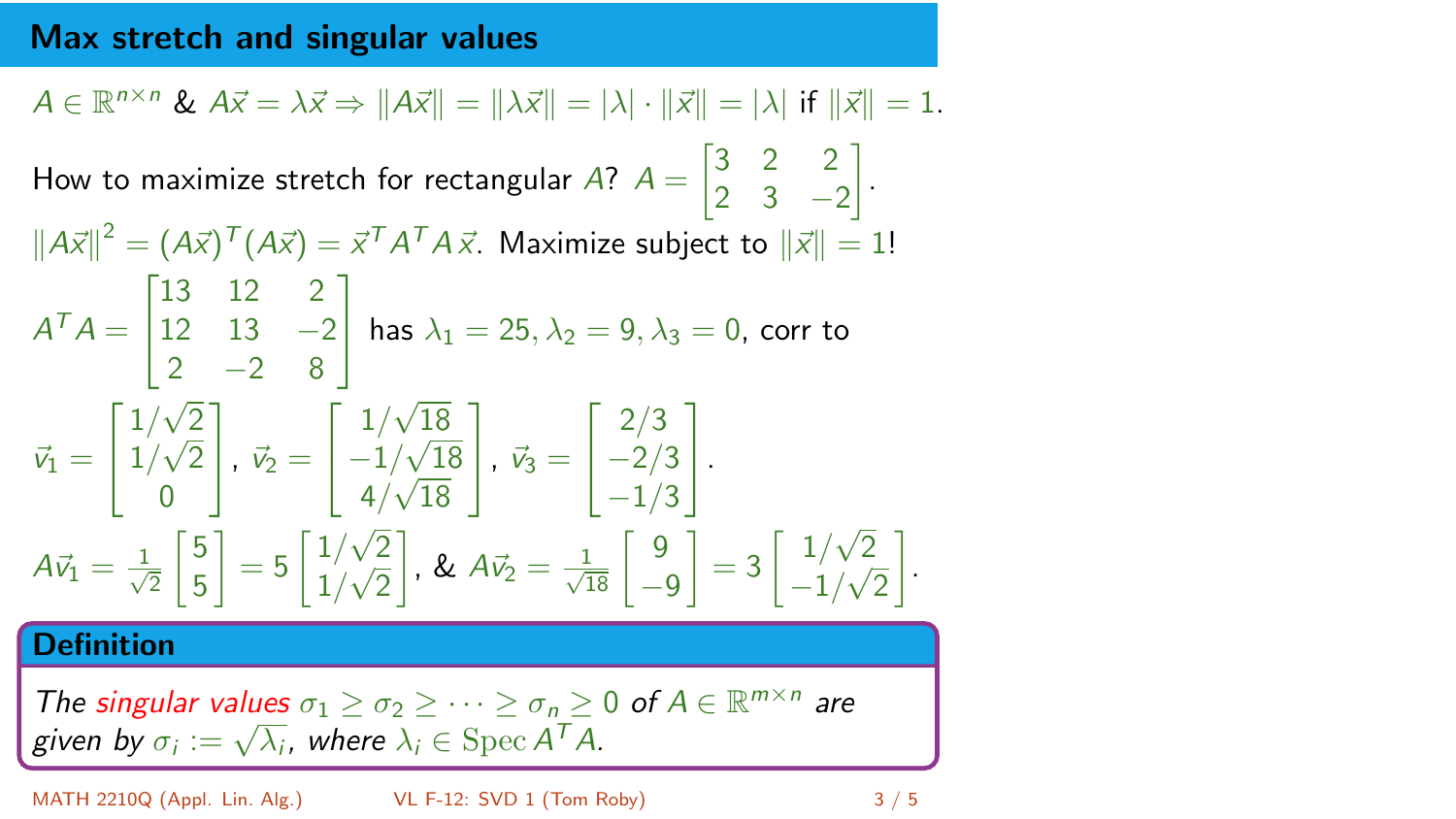#### Singular Value Decomposition

Theorem (Orthogonal basis for Col A)

For  $A \in \mathbb{R}^{m \times n}$ , say  $A^T A$  has ON basis of eigenvectors  ${\{\vec{v_1}, \ldots, \vec{v_n}\}}$ , with corr  $\lambda_1 > \lambda_2 > \cdots > \lambda_n$ , and suppose A has exactly r nonzero (positive) singular values. Then  $\{A\vec{v}_1, \ldots, A\vec{v}_r\}$ is an orthogonal basis for Col A and rank  $A = r$ .

**Proof:** For  $i \neq j$ ,  $(A\vec{v}_i)^T (A\vec{v}_j) = v_i^T A^T A \vec{v}_j = \vec{v}_i^T \lambda_j \vec{v}_j = \lambda_j \cdot 0 = 0$ . Now,  $A\vec{v}_j = \vec{0} \iff 0 = ||A\vec{v}_j|| = \sigma_j$ . Thus,  $\{A\vec{v}_1, \dots, A\vec{v}_r\}$  is lin indep. It clearly spans  $Col A$ , so it's a basis.

#### Theorem (Singular Value Decomposition)

For any  $A \in \mathbb{R}^{m \times n}$ , we can find  $U \in \mathbb{R}^{m \times m}$  orthogonal,  $V \in \mathbb{R}^{n \times n}$ orthogonal and  $\Sigma \in \mathbb{R}^{m \times n}$  such that  $A = U \Sigma V^{T}$ , where  $\Sigma = \begin{bmatrix} D & 0_{r \times n-r} \\ 0 & 0 \end{bmatrix}$  $0_{m-r\times r}$   $0_{m-r\times n-r}$  $\big]$  and the positive singular values  $\sigma_1 \geq \cdots \geq \sigma_r > 0$  are diag entries of D.

Equivalently, 
$$
AV = U\Sigma \implies Av_i = \sigma_i \vec{u}_i
$$
 for  $i \in [r]$ .

\nMATH 2210Q (Appl. Lin. Alg.)

\nUL F-12: SVD 1 (Tom Roby)

\n4 / 5